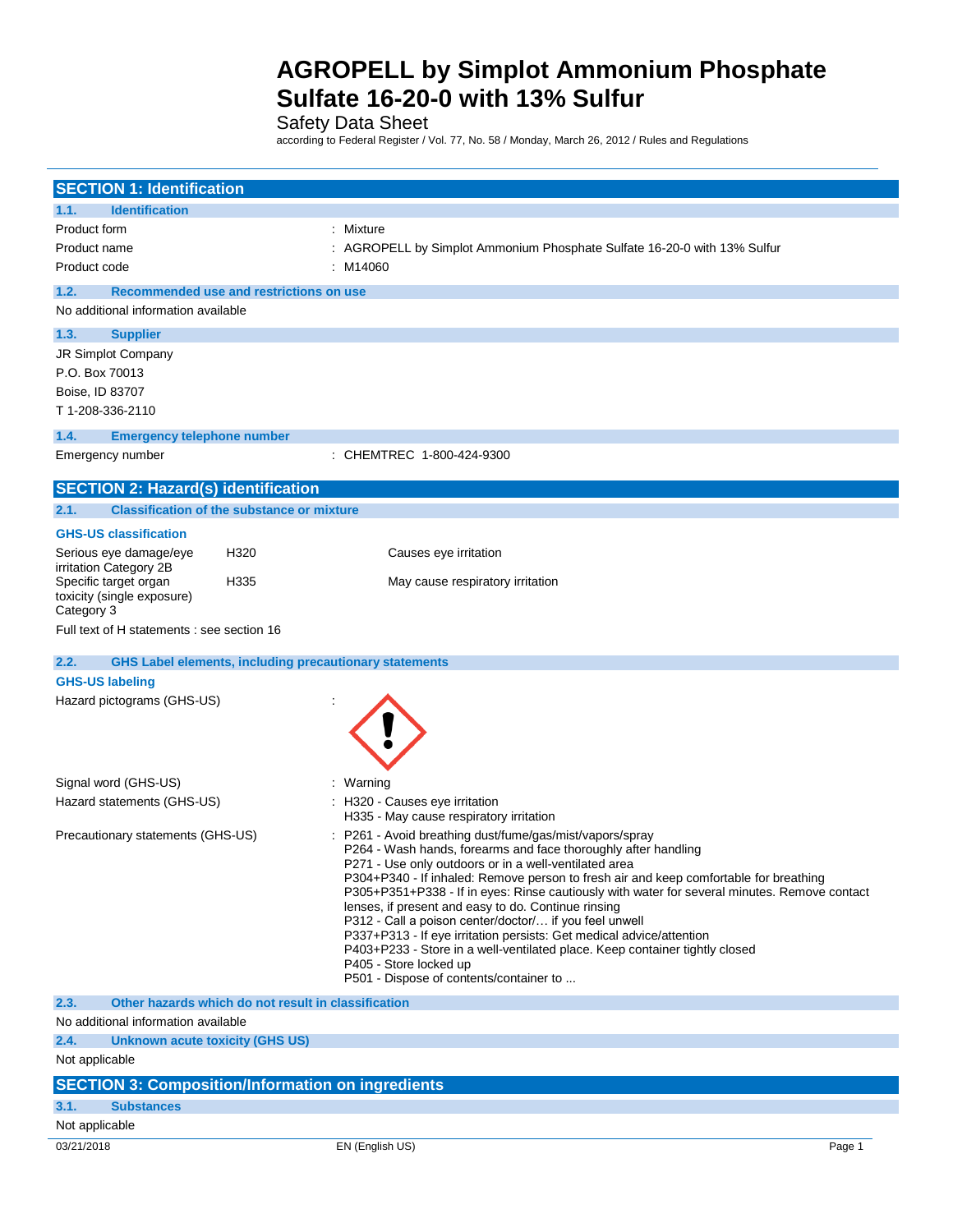### Safety Data Sheet

according to Federal Register / Vol. 77, No. 58 / Monday, March 26, 2012 / Rules and Regulations

### **3.2. Mixtures**

| <b>Name</b> | dentifier<br>10. | $\%$ | $\overline{\phantom{a}}$<br>$\overline{11}$<br>CUC<br>classification |
|-------------|------------------|------|----------------------------------------------------------------------|
| Proprietary |                  |      | $\cdots$<br>Not classified<br>.                                      |

Full text of hazard classes and H-statements : see section 16

| <b>SECTION 4: First-aid measures</b>                            |                                                                                                                                                                                                                                                                                        |
|-----------------------------------------------------------------|----------------------------------------------------------------------------------------------------------------------------------------------------------------------------------------------------------------------------------------------------------------------------------------|
| 4.1.<br><b>Description of first aid measures</b>                |                                                                                                                                                                                                                                                                                        |
| First-aid measures general                                      | : Never give anything by mouth to an unconscious person. If you feel unwell, seek medical<br>advice (show the label where possible).                                                                                                                                                   |
| First-aid measures after inhalation                             | : Remove person to fresh air and keep comfortable for breathing. Remove victim to fresh air and<br>keep at rest in a position comfortable for breathing. Call a POISON CENTER or<br>doctor/physician if you feel unwell. Allow victim to breathe fresh air. Allow the victim to rest.  |
| First-aid measures after skin contact                           | : Remove affected clothing and wash all exposed skin area with mild soap and water, followed<br>by warm water rinse. Wash skin with plenty of water.                                                                                                                                   |
| First-aid measures after eye contact                            | : IF IN EYES: Rinse cautiously with water for several minutes. Remove contact lenses, if present<br>and easy to do. Continue rinsing. Rinse immediately with plenty of water. Obtain medical<br>attention if pain, blinking or redness persist. Rinse eyes with water as a precaution. |
| First-aid measures after ingestion                              | : Rinse mouth. Do NOT induce vomiting. Obtain emergency medical attention. Call a poison<br>center/doctor/physician if you feel unwell.                                                                                                                                                |
| 4.2.<br>Most important symptoms and effects (acute and delayed) |                                                                                                                                                                                                                                                                                        |
| Potential Adverse human health effects and<br>symptoms          | : Based on available data, the classification criteria are not met.                                                                                                                                                                                                                    |
| Symptoms/injuries                                               | : Not expected to present a significant hazard under anticipated conditions of normal use.                                                                                                                                                                                             |
| Symptoms/injuries after inhalation                              | : May cause respiratory irritation.                                                                                                                                                                                                                                                    |
| Symptoms/injuries after eye contact                             | : Causes eye irritation.                                                                                                                                                                                                                                                               |

**4.3. Immediate medical attention and special treatment, if necessary**

Treat symptomatically.

| <b>SECTION 5: Fire-fighting measures</b> |                                                                |                                                                                                                                                                                                                                              |  |
|------------------------------------------|----------------------------------------------------------------|----------------------------------------------------------------------------------------------------------------------------------------------------------------------------------------------------------------------------------------------|--|
| 5.1.                                     | Suitable (and unsuitable) extinguishing media                  |                                                                                                                                                                                                                                              |  |
|                                          | Suitable extinguishing media                                   | : Foam. Dry powder. Carbon dioxide. Water spray. Sand.                                                                                                                                                                                       |  |
|                                          | Unsuitable extinguishing media                                 | : Do not use a heavy water stream.                                                                                                                                                                                                           |  |
| 5.2.                                     | Specific hazards arising from the chemical                     |                                                                                                                                                                                                                                              |  |
| Reactivity                               |                                                                | : Stable.                                                                                                                                                                                                                                    |  |
| 5.3.                                     | Special protective equipment and precautions for fire-fighters |                                                                                                                                                                                                                                              |  |
|                                          | Firefighting instructions                                      | : Use water spray or fog for cooling exposed containers. Exercise caution when fighting any<br>chemical fire. Prevent fire-fighting water from entering environment.                                                                         |  |
|                                          | Protection during firefighting                                 | : Do not enter fire area without proper protective equipment, including respiratory protection. Do<br>not attempt to take action without suitable protective equipment. Self-contained breathing<br>apparatus. Complete protective clothing. |  |

| <b>SECTION 6: Accidental release measures</b> |                                                                     |                                                                                                                                                                                                              |  |
|-----------------------------------------------|---------------------------------------------------------------------|--------------------------------------------------------------------------------------------------------------------------------------------------------------------------------------------------------------|--|
| 6.1.                                          | Personal precautions, protective equipment and emergency procedures |                                                                                                                                                                                                              |  |
| 6.1.1.                                        | For non-emergency personnel                                         |                                                                                                                                                                                                              |  |
|                                               | <b>Emergency procedures</b>                                         | : Ventilate spillage area. Evacuate unnecessary personnel.                                                                                                                                                   |  |
| 6.1.2.                                        | For emergency responders                                            |                                                                                                                                                                                                              |  |
|                                               | Protective equipment                                                | : Do not attempt to take action without suitable protective equipment. Equip cleanup crew with<br>proper protection. For further information refer to section 8: "Exposure controls/personal<br>protection". |  |
|                                               | Emergency procedures                                                | : Ventilate area.                                                                                                                                                                                            |  |
| 6.2.                                          | <b>Environmental precautions</b>                                    |                                                                                                                                                                                                              |  |

Avoid release to the environment. Prevent entry to sewers and public waters. Notify authorities if liquid enters sewers or public waters.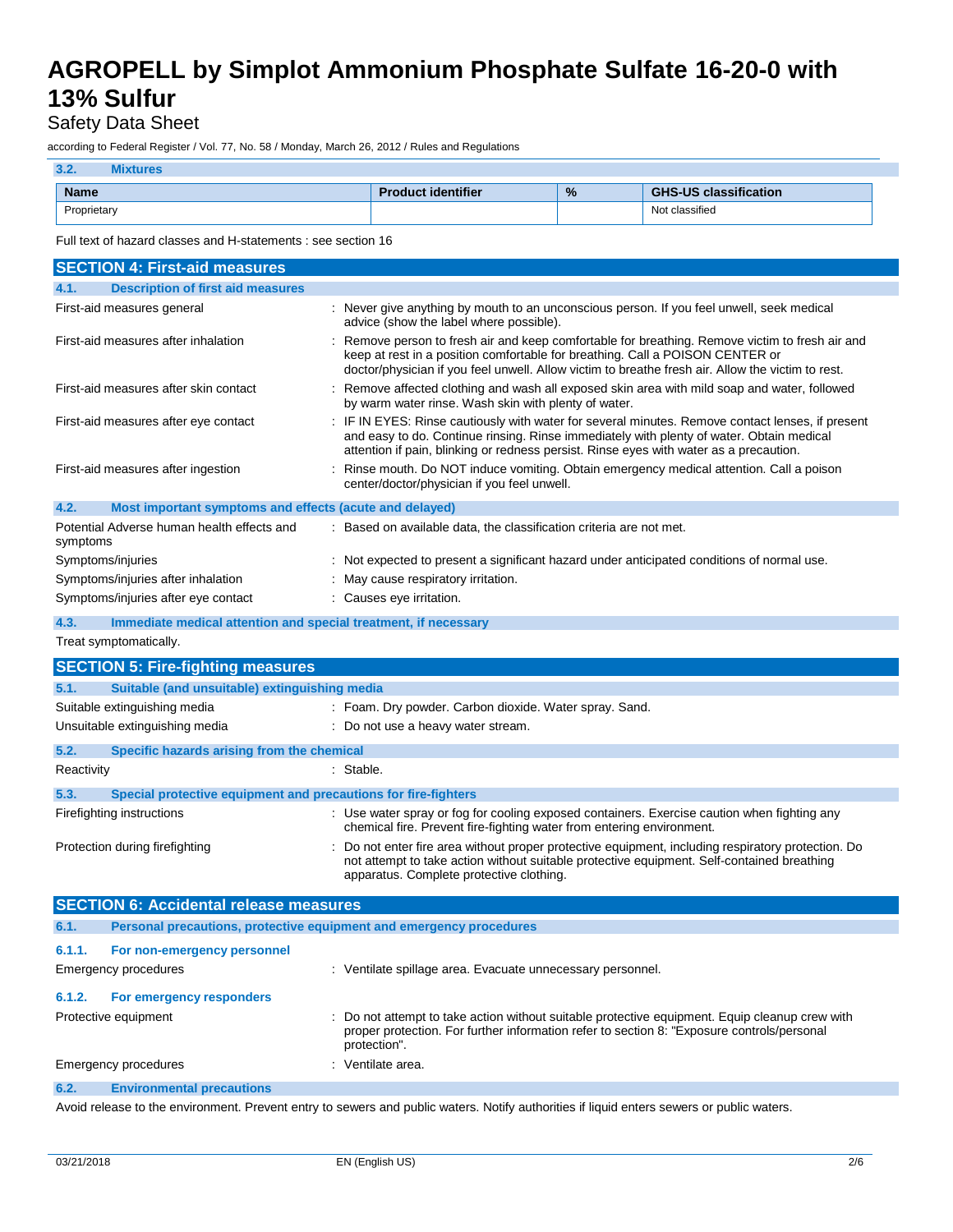Safety Data Sheet

according to Federal Register / Vol. 77, No. 58 / Monday, March 26, 2012 / Rules and Regulations

| 6.3. | Methods and material for containment and cleaning up |                                                                                                                                                         |
|------|------------------------------------------------------|---------------------------------------------------------------------------------------------------------------------------------------------------------|
|      | Methods for cleaning up                              | : Recover mechanically the product. On land, sweep or shovel into suitable containers. Minimize<br>generation of dust. Store away from other materials. |
|      | Other information                                    | : Dispose of materials or solid residues at an authorized site.                                                                                         |
| 6.4. | <b>Reference to other sections</b>                   |                                                                                                                                                         |

See Heading 8. Exposure controls and personal protection. For further information refer to section 13.

| <b>SECTION 7: Handling and storage</b>                               |                                                                                                                                                                                                                                                                                                                                                                                                                                                                                                                                                                                                      |
|----------------------------------------------------------------------|------------------------------------------------------------------------------------------------------------------------------------------------------------------------------------------------------------------------------------------------------------------------------------------------------------------------------------------------------------------------------------------------------------------------------------------------------------------------------------------------------------------------------------------------------------------------------------------------------|
| <b>Precautions for safe handling</b><br>7.1.                         |                                                                                                                                                                                                                                                                                                                                                                                                                                                                                                                                                                                                      |
| Precautions for safe handling                                        | : Wear personal protective equipment. Avoid breathing dust/fume/gas/mist/vapors/spray. Use<br>only outdoors or in a well-ventilated area. Wash hands and other exposed areas with mild soap<br>and water before eating, drinking or smoking and when leaving work. Provide good ventilation<br>in process area to prevent formation of vapor.                                                                                                                                                                                                                                                        |
| Hygiene measures                                                     | : Do not eat, drink or smoke when using this product. Always wash hands after handling the<br>product.                                                                                                                                                                                                                                                                                                                                                                                                                                                                                               |
| 7.2.<br>Conditions for safe storage, including any incompatibilities |                                                                                                                                                                                                                                                                                                                                                                                                                                                                                                                                                                                                      |
| Storage conditions                                                   | : Keep container tightly closed. Keep only in the original container in a cool, well ventilated place<br>away from : Keep container closed when not in use. Store in a well-ventilated place. Keep cool.                                                                                                                                                                                                                                                                                                                                                                                             |
| Incompatible products                                                | : Strong bases. Strong acids.                                                                                                                                                                                                                                                                                                                                                                                                                                                                                                                                                                        |
| Incompatible materials                                               | : Sources of ignition. Direct sunlight.                                                                                                                                                                                                                                                                                                                                                                                                                                                                                                                                                              |
| Storage area                                                         | : BULK STORAGE PRECAUTION: This product is not suitable for storage in overhead/upright<br>free standing bins. The J.R. Simplot Company will not warrant or guarantee product stored in<br>this manner and will not be subject to any claims against set-up product, damaged bins, labor<br>to remove product or other damages and liabilities. An example of overhead/upright bins<br>include but not limited to Stor-King, Wheatland, Meridian and others. This warning includes<br>bins that have special "Fertilizer Coatings" to the internal walls to promote free flowing of the<br>contents. |

| <b>SECTION 8: Exposure controls/personal protection</b> |                           |  |
|---------------------------------------------------------|---------------------------|--|
| 8.1.                                                    | <b>Control parameters</b> |  |
| Proprietary                                             |                           |  |
| Not applicable                                          |                           |  |

| 8.2.                            | <b>Appropriate engineering controls</b>                      |                                                |
|---------------------------------|--------------------------------------------------------------|------------------------------------------------|
|                                 | Appropriate engineering controls                             | : Ensure good ventilation of the work station. |
|                                 | Environmental exposure controls                              | : Avoid release to the environment.            |
|                                 |                                                              |                                                |
| 8.3.                            | Individual protection measures/Personal protective equipment |                                                |
| Personal protective equipment:  |                                                              |                                                |
| Avoid all unnecessary exposure. |                                                              |                                                |
| Hand protection:                |                                                              |                                                |
| Wear protective gloves          |                                                              |                                                |

**Eye protection:**

Chemical goggles or safety glasses. Safety glasses

**Skin and body protection:**

Wear suitable protective clothing

**Respiratory protection:**

Wear appropriate mask

**Other information:**

Do not eat, drink or smoke during use.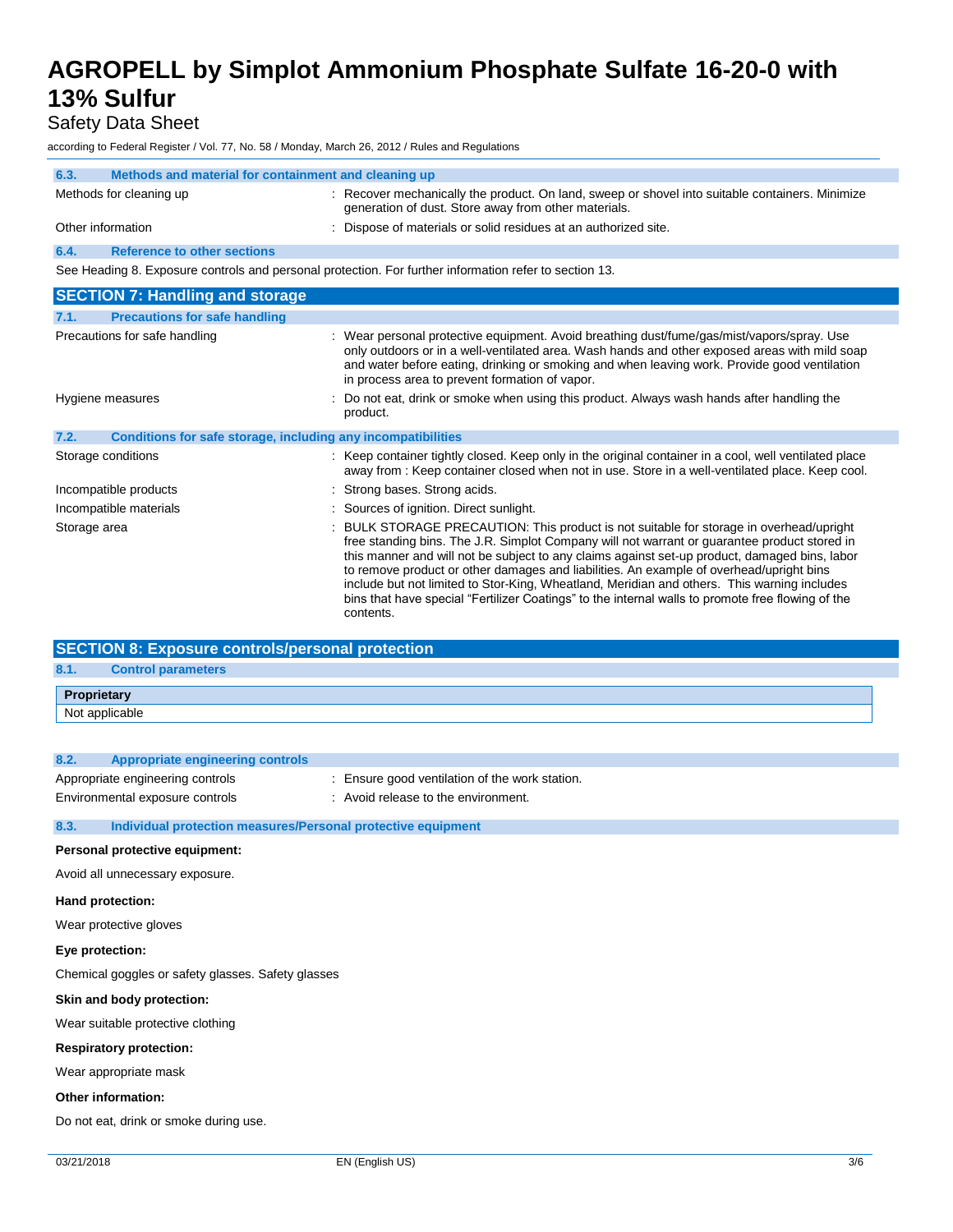Safety Data Sheet

according to Federal Register / Vol. 77, No. 58 / Monday, March 26, 2012 / Rules and Regulations

| iccording to Federal Register / Vol. 77, NO. 00 / Monday, March 20, 2012 / Rules and Regulations |                     |  |  |
|--------------------------------------------------------------------------------------------------|---------------------|--|--|
| <b>SECTION 9: Physical and chemical properties</b>                                               |                     |  |  |
| Information on basic physical and chemical properties<br>9.1.                                    |                     |  |  |
| Physical state                                                                                   | : Solid             |  |  |
| Appearance                                                                                       | : Granules.         |  |  |
| Color                                                                                            | : Light colored     |  |  |
| Odor                                                                                             | : characteristic    |  |  |
| Odor threshold                                                                                   | No data available   |  |  |
| pH                                                                                               | $3.5 - 5$           |  |  |
| Melting point                                                                                    | No data available   |  |  |
| Freezing point                                                                                   | Not applicable      |  |  |
| Boiling point                                                                                    | No data available   |  |  |
| Flash point                                                                                      | Not applicable      |  |  |
| Relative evaporation rate (butyl acetate=1)                                                      | No data available   |  |  |
| Flammability (solid, gas)                                                                        | Non flammable.      |  |  |
| Vapor pressure                                                                                   | : No data available |  |  |
| Relative vapor density at 20 °C                                                                  | : No data available |  |  |
| Relative density                                                                                 | Not applicable      |  |  |
| Specific gravity / density                                                                       | 62-63 lbs/ft3       |  |  |
| Solubility                                                                                       | Complete.           |  |  |
| Log Pow                                                                                          | No data available   |  |  |
| Auto-ignition temperature                                                                        | Not applicable      |  |  |
| Decomposition temperature                                                                        | No data available   |  |  |
| Viscosity, kinematic                                                                             | Not applicable      |  |  |
| Viscosity, dynamic                                                                               | : No data available |  |  |
| <b>Explosion limits</b>                                                                          | Not applicable      |  |  |
| Explosive properties                                                                             | No data available   |  |  |
| Oxidizing properties                                                                             | No data available   |  |  |
| <b>Other information</b><br>9.2.                                                                 |                     |  |  |
| No additional information available                                                              |                     |  |  |
| <b>SECTION 10: Stability and reactivity</b>                                                      |                     |  |  |
| 10.1.<br><b>Reactivity</b>                                                                       |                     |  |  |
| Stable.                                                                                          |                     |  |  |
| 10.2.<br><b>Chemical stability</b>                                                               |                     |  |  |
| Not established.                                                                                 |                     |  |  |
| 10.3.<br><b>Possibility of hazardous reactions</b>                                               |                     |  |  |
| Not established.                                                                                 |                     |  |  |
| <b>Conditions to avoid</b><br>10.4.                                                              |                     |  |  |
| Direct sunlight. Extremely high or low temperatures.                                             |                     |  |  |

**10.5. Incompatible materials**

Strong acids. Strong bases.

**10.6. Hazardous decomposition products**

fume. Carbon monoxide. Carbon dioxide.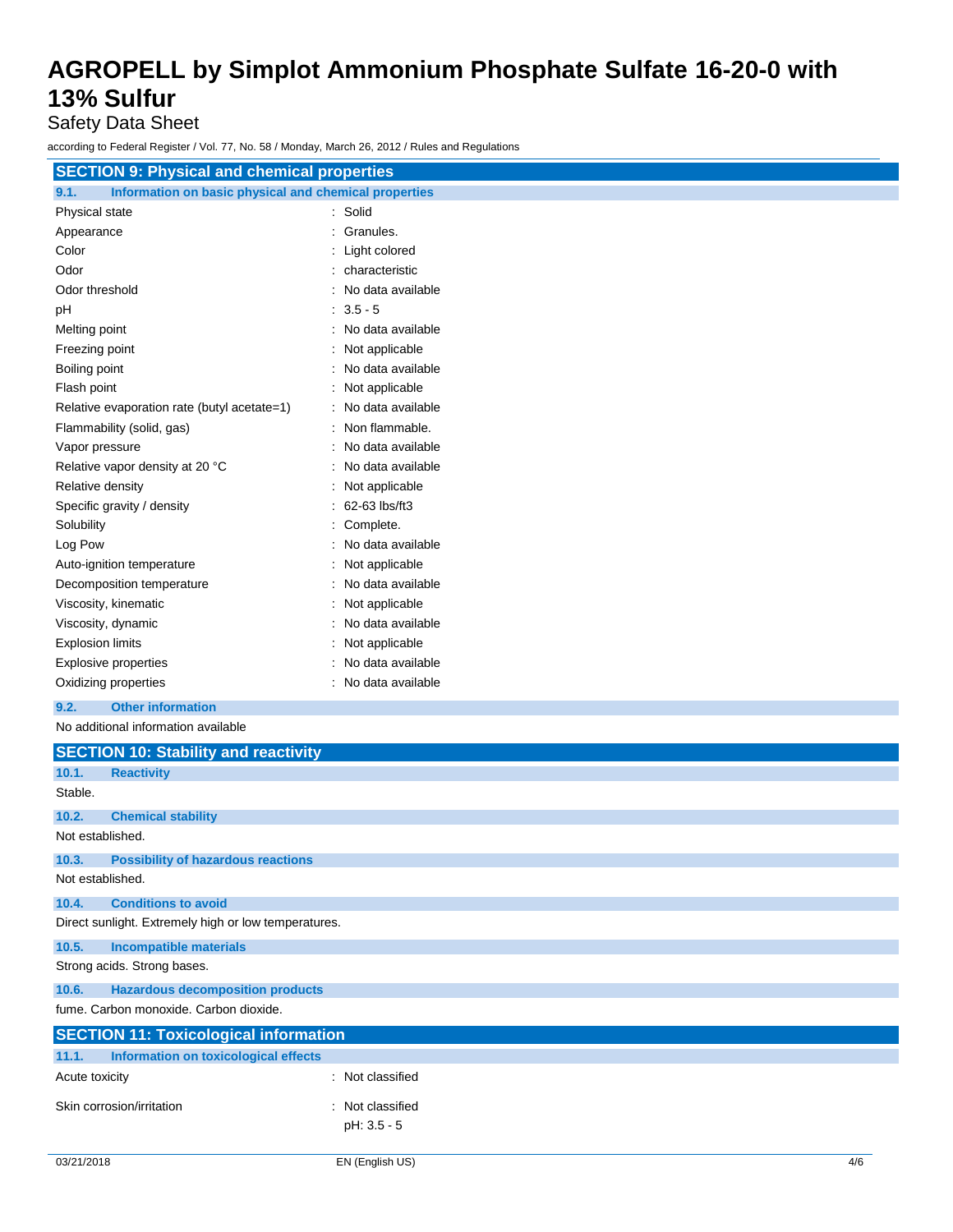### Safety Data Sheet

according to Federal Register / Vol. 77, No. 58 / Monday, March 26, 2012 / Rules and Regulations

| Serious eye damage/irritation                          | : Causes eye irritation.                                                                   |
|--------------------------------------------------------|--------------------------------------------------------------------------------------------|
|                                                        | pH: 3.5 - 5                                                                                |
| Respiratory or skin sensitization                      | : Not classified                                                                           |
| Germ cell mutagenicity                                 | : Not classified                                                                           |
|                                                        | Based on available data, the classification criteria are not met                           |
| Carcinogenicity                                        | : Not classified                                                                           |
| Reproductive toxicity                                  | : Not classified                                                                           |
|                                                        | Based on available data, the classification criteria are not met                           |
| Specific target organ toxicity – single exposure       | : May cause respiratory irritation.                                                        |
|                                                        |                                                                                            |
| Specific target organ toxicity – repeated<br>exposure  | : Not classified                                                                           |
| Aspiration hazard                                      | : Not classified                                                                           |
| Potential Adverse human health effects and<br>symptoms | : Based on available data, the classification criteria are not met.                        |
| Symptoms/injuries                                      | : Not expected to present a significant hazard under anticipated conditions of normal use. |
| Symptoms/injuries after inhalation                     | : May cause respiratory irritation.                                                        |
| Symptoms/injuries after eye contact                    | : Causes eye irritation.                                                                   |
|                                                        |                                                                                            |

|       | <b>SECTION 12: Ecological information</b> |                                                                                                                           |
|-------|-------------------------------------------|---------------------------------------------------------------------------------------------------------------------------|
| 12.1. | <b>Toxicity</b>                           |                                                                                                                           |
|       | Ecology - general                         | : The product is not considered harmful to aguatic organisms or to cause long-term adverse<br>effects in the environment. |

| 12.2.<br><b>Persistence and degradability</b>                          |                  |  |  |
|------------------------------------------------------------------------|------------------|--|--|
| AGROPELL by Simplot Ammonium Phosphate Sulfate 16-20-0 with 13% Sulfur |                  |  |  |
| Persistence and degradability<br>Not established.                      |                  |  |  |
| Proprietary                                                            |                  |  |  |
| Persistence and degradability                                          | Not established. |  |  |
| 12.3.<br><b>Bioaccumulative potential</b>                              |                  |  |  |
| AGROPELL by Simplot Ammonium Phosphate Sulfate 16-20-0 with 13% Sulfur |                  |  |  |
| Bioaccumulative potential                                              | Not established. |  |  |
| Proprietary                                                            |                  |  |  |
| Bioaccumulative potential<br>Not established.                          |                  |  |  |
| 12.4.<br><b>Mobility in soil</b>                                       |                  |  |  |
| No additional information available                                    |                  |  |  |
|                                                                        |                  |  |  |
| 12.5.<br>Other adverse effects                                         |                  |  |  |

| Effect on the global warming | : No known effects from this product. |
|------------------------------|---------------------------------------|
| <b>GWPmix comment</b>        | No known effects from this product.   |

Other information  $\cdot$  Avoid release to the environment.

| <b>SECTION 13: Disposal considerations</b> |                                                                                               |  |  |  |  |  |
|--------------------------------------------|-----------------------------------------------------------------------------------------------|--|--|--|--|--|
|                                            |                                                                                               |  |  |  |  |  |
| 13.1.<br><b>Disposal methods</b>           |                                                                                               |  |  |  |  |  |
| Waste treatment methods                    | : Dispose of contents/container in accordance with licensed collector's sorting instructions. |  |  |  |  |  |
| Product/Packaging disposal recommendations | Dispose in a safe manner in accordance with local/national regulations.                       |  |  |  |  |  |
| Ecology - waste materials                  | : Avoid release to the environment.                                                           |  |  |  |  |  |